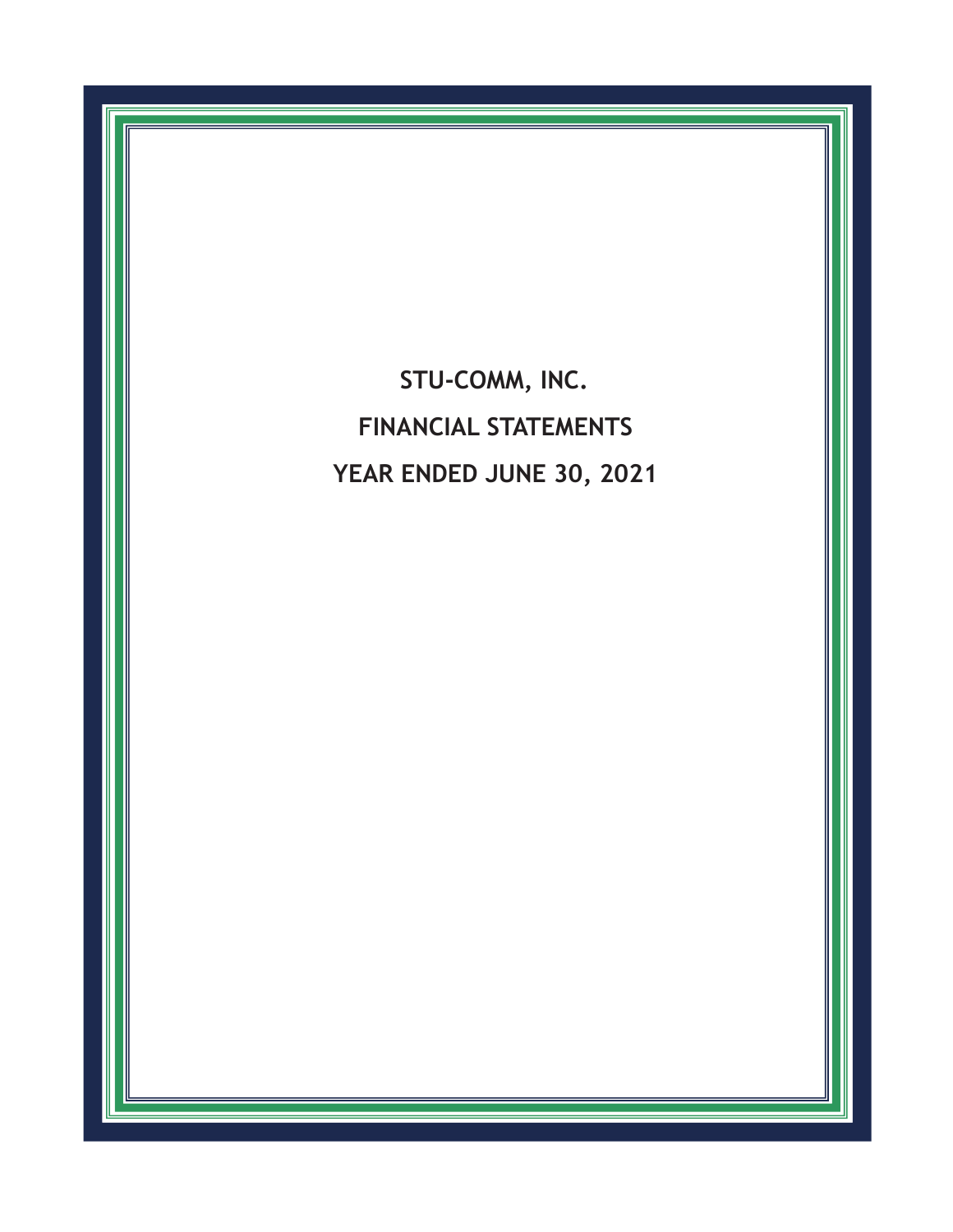# **Financial Statements**

# **Year Ended June 30, 2021**

| <b>Table of Contents</b>                |         |
|-----------------------------------------|---------|
|                                         | Page    |
| Independent Auditors' Report            | $1 - 2$ |
| <b>Financial Statements</b>             |         |
| <b>Statement of Financial Position</b>  |         |
| Statement of Activities                 | 4       |
| <b>Statement of Functional Expenses</b> | 5       |
| <b>Statement of Cash Flows</b>          | 6       |
| <b>Notes to Financial Statements</b>    | 7-17    |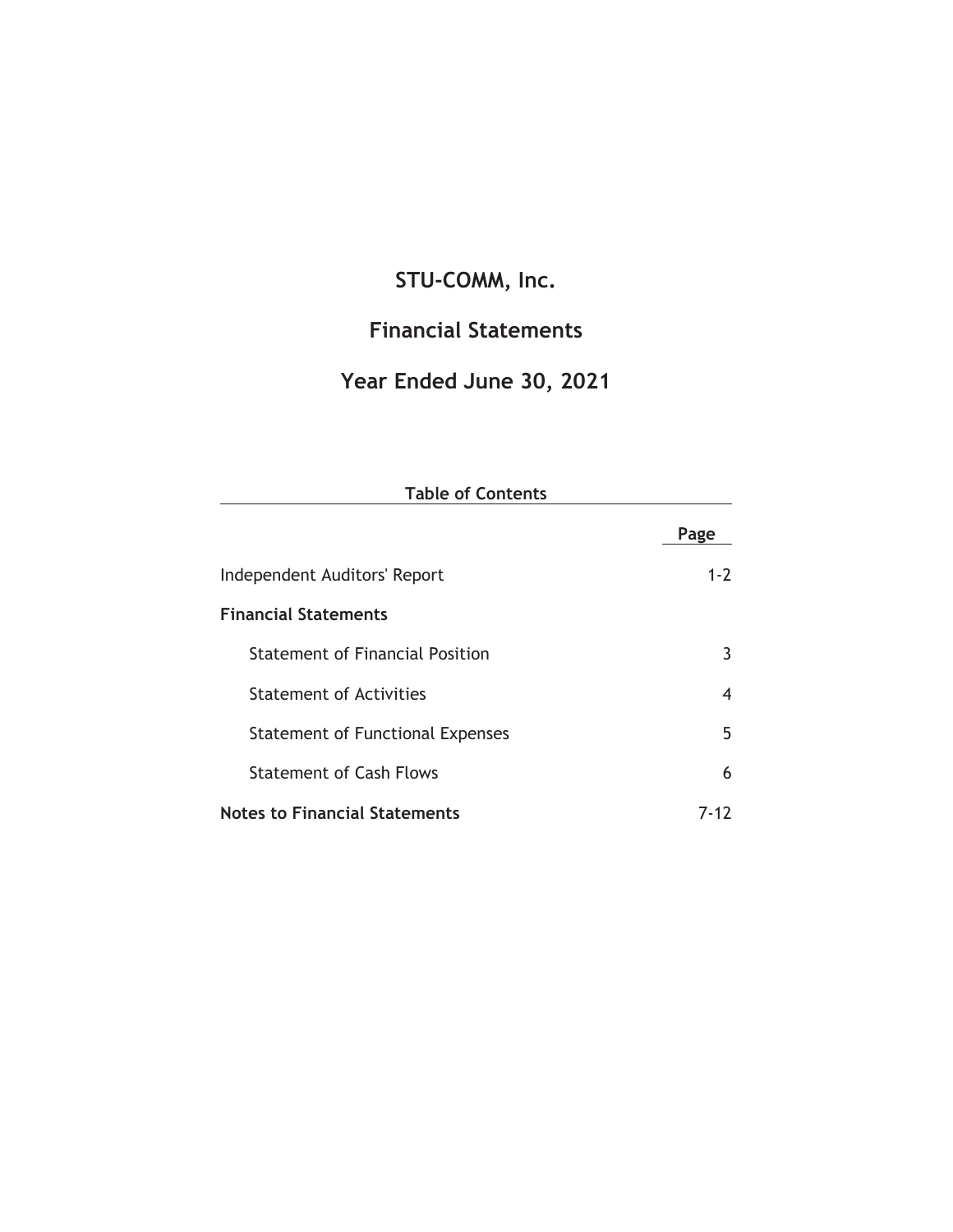

# ROBINSON, FARMER, COX ASSOCIATES, PLLC

Certified Public Accountants

#### **Independent Auditors' Report**

**To the Board of Directors STU-COMM, Inc. Charlottesville, Virginia**

We have audited the accompanying financial statements of STU-COMM, Inc. (a nonprofit organization) which comprise the statement of financial position as of June 30, 2021, and the related statements of activities, functional expenses, and cash flows for the year then ended, and the related notes to the financial statements.

#### **Management's Responsibility for the Financial Statements**

Management is responsible for the preparation and fair presentation of these financial statements in accordance with accounting principles generally accepted in the United States of America; this includes the design, implementation, and maintenance of internal control relevant to the preparation and fair presentation of financial statements that are free from material misstatement, whether due to fraud or error.

#### **Auditors' Responsibility**

Our responsibility is to express an opinion on these financial statements based on our audit. We conducted our audit in accordance with auditing standards generally accepted in the United States of America. Those standards require that we plan and perform the audit to obtain reasonable assurance about whether the financial statements are free from material misstatement.

An audit involves performing procedures to obtain audit evidence about the amounts and disclosures in the financial statements. The procedures selected depend on the auditors' judgment, including the assessment of the risks of material misstatement of the financial statements, whether due to fraud or error. In making those risk assessments, the auditor considers internal control relevant to the entity's preparation and fair presentation of the financial statements in order to design audit procedures that are appropriate in the circumstances, but not for the purpose of expressing an opinion on the effectiveness of the entity's internal control. Accordingly, we express no such opinion. An audit also includes evaluating the appropriateness of accounting policies used and the reasonableness of significant accounting estimates made by management, as well as evaluating the overall presentation of the financial statements.

We believe that the audit evidence we have obtained is sufficient and appropriate to provide a basis for our audit opinion.

# **Opinion**

In our opinion, the financial statements referred to above present fairly, in all material respects, the financial position of STU-COMM, Inc. as of June 30, 2021, and the changes in its net assets and its cash flows for the year then ended in accordance with accounting principles generally accepted in the United States of America.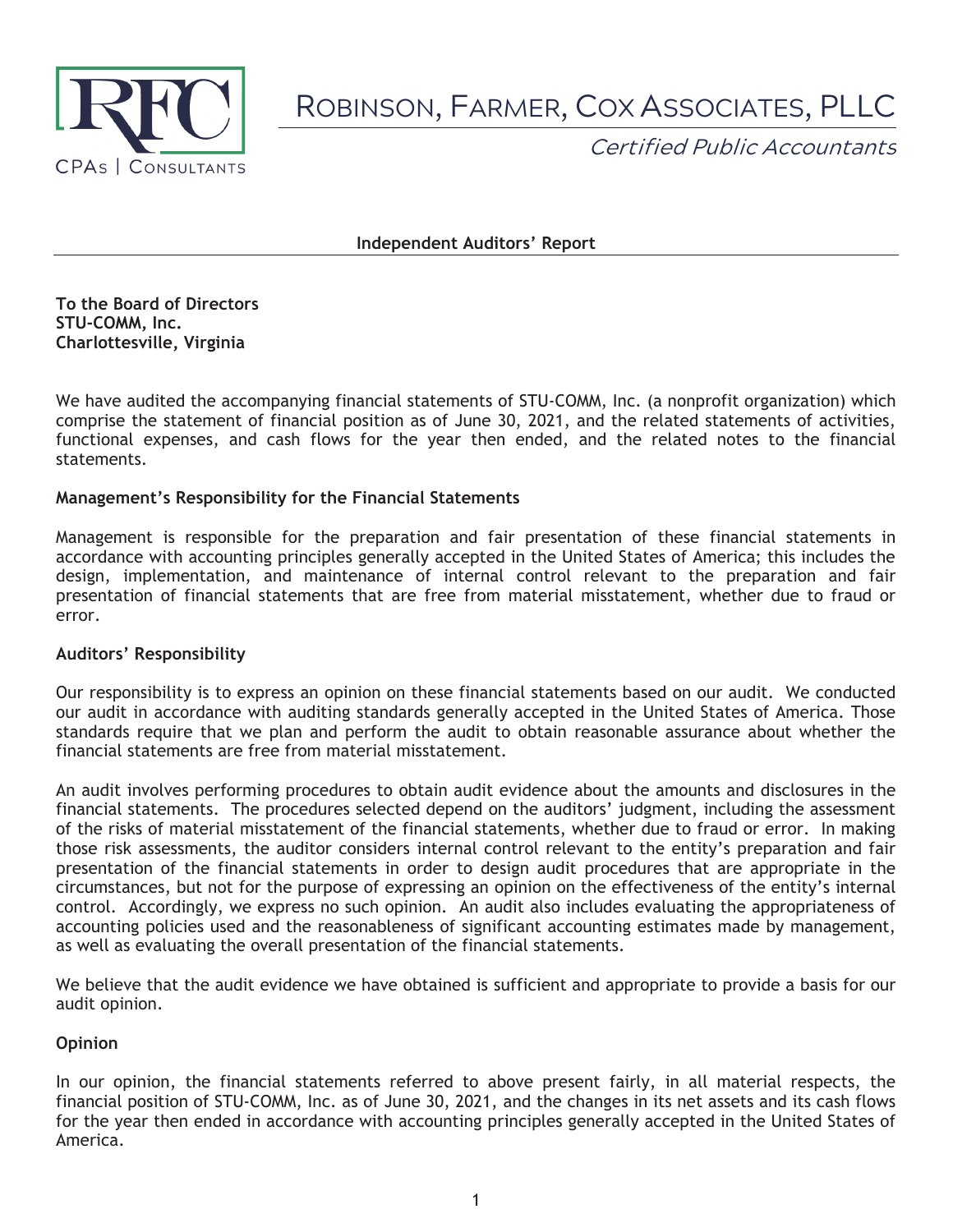# **Report on Summarized Comparative Information**

We have previously audited STU-COMM, Inc.'s 2020 financial statements, and we expressed an unmodified audit opinion on those audited financial statements in our report dated January 8, 2021. In our opinion, the summarized comparative information presented herein as of and for the year ended June 30, 2020, is consistent, in all material respects, with the audited financial statements from which it has been derived.

Artimson, Found, Cox Associaties

Charlottesville, Virginia January 7, 2022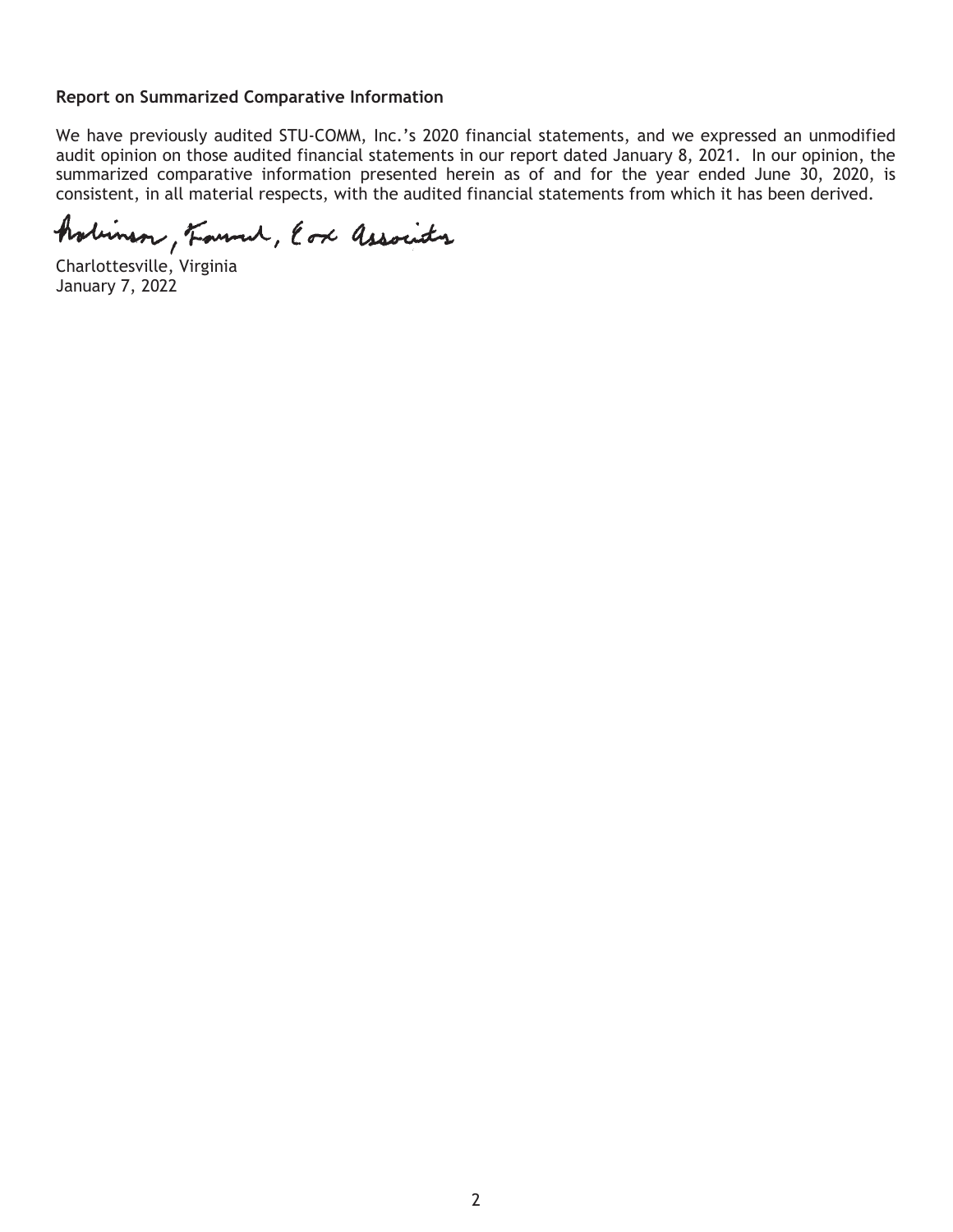**- Financial Statements –**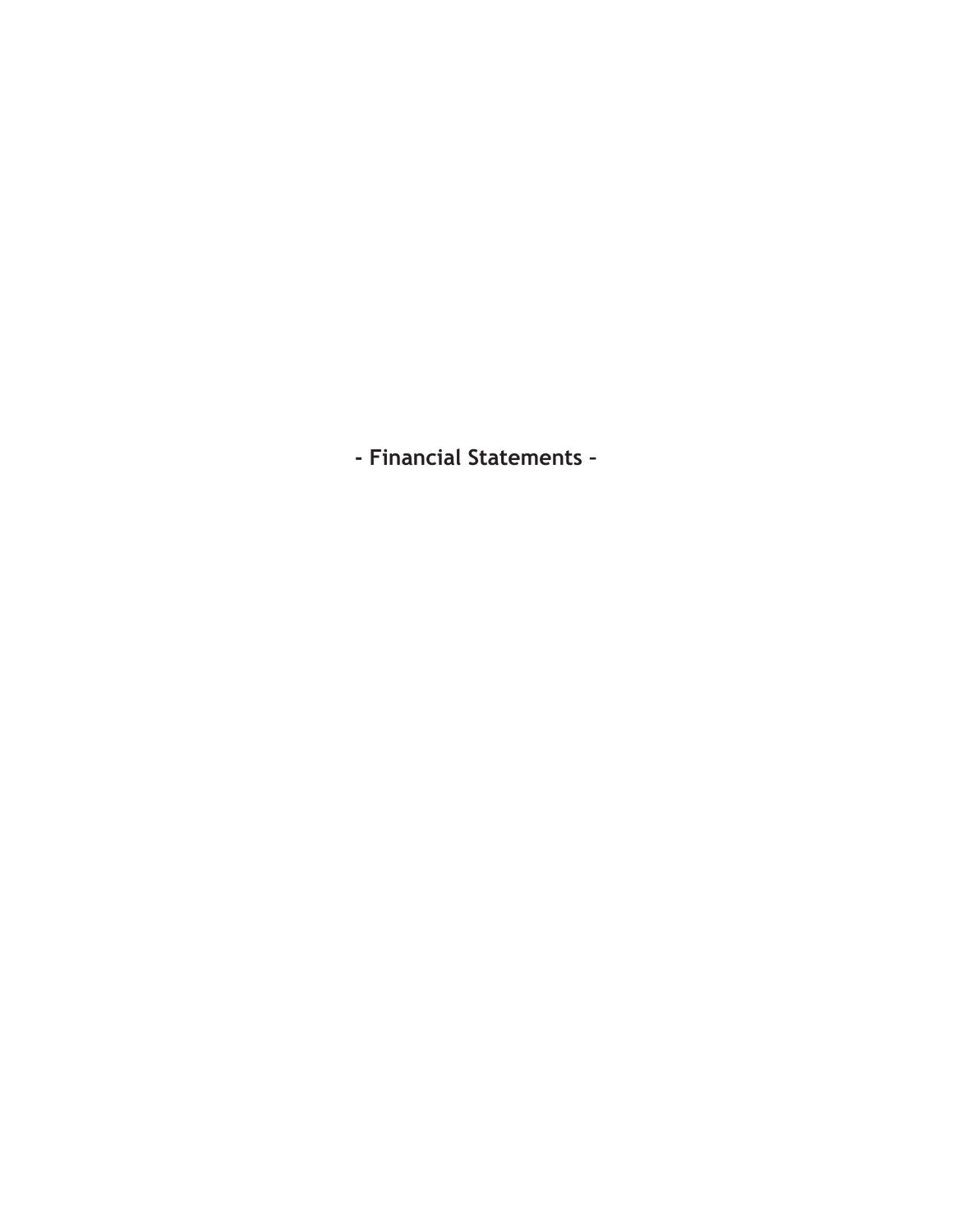# Statement of Financial Position (With Comparative Totals for 2020) At June 30, 2021

|                                                                                                                                                                               | 2021                                                                     |          | 2020                                                    |
|-------------------------------------------------------------------------------------------------------------------------------------------------------------------------------|--------------------------------------------------------------------------|----------|---------------------------------------------------------|
| <b>ASSETS</b>                                                                                                                                                                 |                                                                          |          |                                                         |
| <b>CURRENT ASSETS</b><br>\$<br>Cash and cash equivalents<br>Investments<br>Accounts receivable<br>Prepaid expenses                                                            | 907,004<br>140,621<br>16,196                                             | \$       | 529,487<br>160,000<br>155,187<br>5,420                  |
| Total current assets                                                                                                                                                          | \$<br>1,063,821                                                          | \$       | 850,094                                                 |
| PROPERTY AND EQUIPMENT<br>\$<br>Land<br><b>Broadcast licenses</b><br>Construction in progress<br><b>Building</b><br>Equipment<br>Total property and equipment                 | \$<br>591,186<br>725,317<br>166,983<br>1,430,247<br>435,207<br>3,348,940 | \$<br>\$ | 476,620<br>500,663<br>1,347,314<br>379,461<br>2,704,058 |
| Less: accumulated depreciation                                                                                                                                                | (741, 341)                                                               |          | (684, 995)                                              |
| \$<br>Net property and equipment                                                                                                                                              | 2,607,599                                                                | \$       | 2,019,063                                               |
| \$.<br><b>Total assets</b>                                                                                                                                                    | 3,671,420                                                                | \$       | 2,869,157                                               |
| <b>LIABILITIES</b>                                                                                                                                                            |                                                                          |          |                                                         |
| <b>CURRENT LIABILITIES</b><br>\$<br>Accounts payable and accrued liabilities<br>Security deposits<br>Mortgage payable, current portion<br>Term loans payable, current portion | 32,981<br>1,425<br>68,359<br>73,686                                      | \$       | 36,539<br>1,425<br>66,011<br>25,000                     |
| \$<br>Total current liabilities                                                                                                                                               | 176,451                                                                  | \$       | 128,975                                                 |
| <b>NONCURRENT LIABILITIES</b><br>\$<br>Mortgage payable, less current portion<br>Term loans payable, less current portion                                                     | 533,745<br>509,765                                                       | \$       | 596,661<br>360,216                                      |
| Total noncurrent liabilities<br>S                                                                                                                                             | 1,043,510                                                                | \$       | 956,877                                                 |
| \$<br><b>Total liabilities</b>                                                                                                                                                | 1,219,961                                                                | \$       | 1,085,852                                               |
| <b>NET ASSETS</b>                                                                                                                                                             |                                                                          |          |                                                         |
| \$<br>Without donor restrictions<br>With donor restrictions                                                                                                                   | 2,437,015<br>14,444                                                      | \$       | 1,761,908<br>21,397                                     |
| Total net assets<br>\$                                                                                                                                                        | 2,451,459                                                                | \$       | 1,783,305                                               |
| Ş<br>Total liabilities and net assets                                                                                                                                         | 3,671,420                                                                | \$.      | 2,869,157                                               |

The accompanying notes to the financial statements are an integral part of this statement.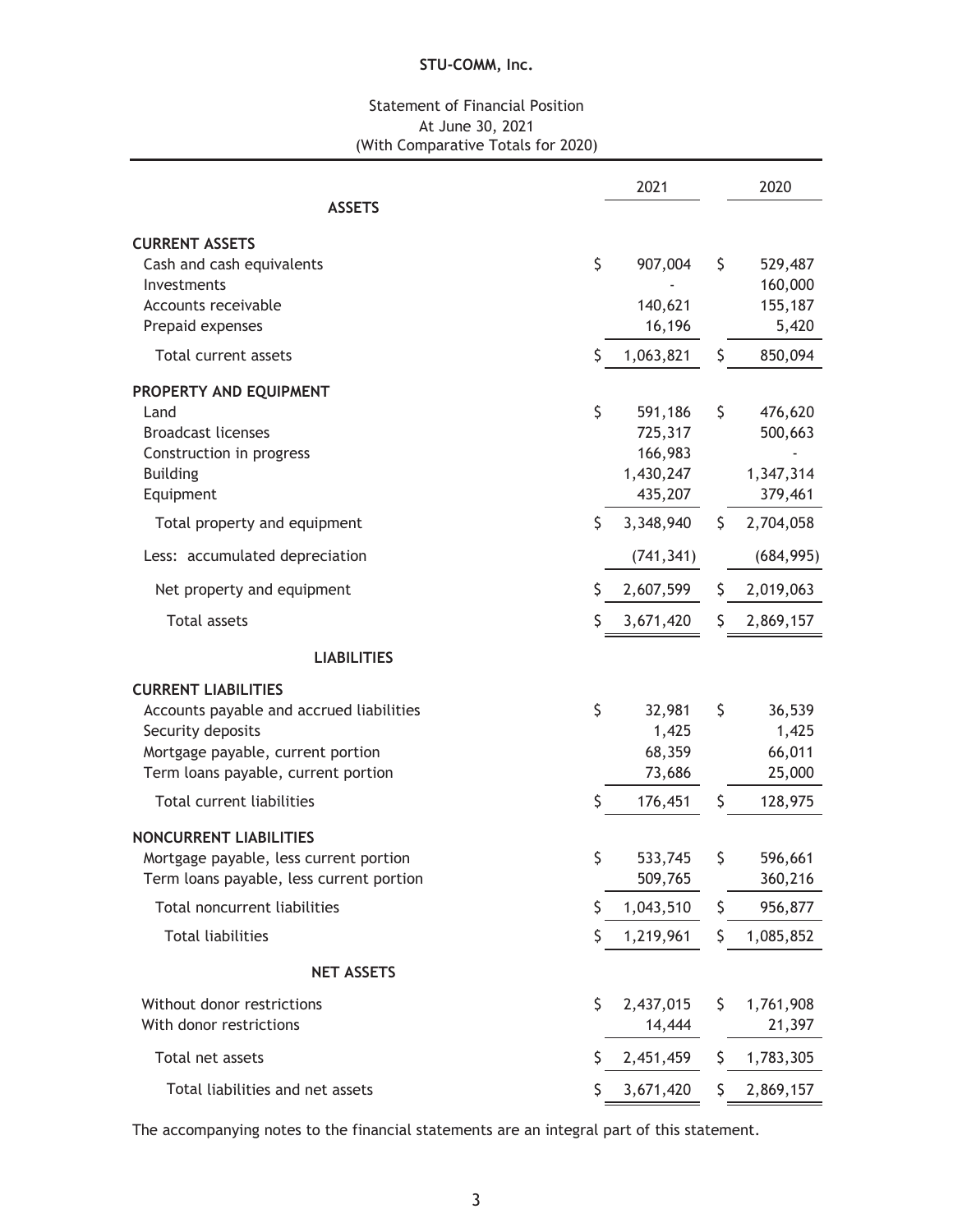# Statement of Activities Year Ended June 30, 2021 (With Comparative Totals for the Year Ended June 30, 2020)

|                                       |         |                      | 2021                |              | 2020            |
|---------------------------------------|---------|----------------------|---------------------|--------------|-----------------|
|                                       |         | <b>Without Donor</b> | <b>With Donor</b>   |              |                 |
|                                       |         | <b>Restrictions</b>  | <b>Restrictions</b> | <b>Total</b> | <b>Total</b>    |
| <b>REVENUES AND OTHER SUPPORT</b>     |         |                      |                     |              |                 |
| Member contributions                  | $\zeta$ | $1,065,622$ \$       | $\zeta$             | 1,065,622    | \$<br>558,633   |
| Underwriting                          |         | 912,127              |                     | 912,127      | 948,343         |
| Grants                                |         | 235,065              | 30,318              | 265,383      | 356,895         |
| Investment income                     |         | 1,370                |                     | 1,370        | 3,791           |
| Rental income                         |         | 98,381               |                     | 98,381       | 95,289          |
| Festival income                       |         | 6,104                |                     | 6,104        | 136,113         |
| Other income                          |         | 1,017                |                     | 1,017        | 1,192           |
| Net assets released from restrictions |         | 37,271               | (37, 271)           |              |                 |
| Total revenues and other support      | Ś.      | $2,356,957$ \$       | $(6,953)$ \$        | 2,350,004    | \$<br>2,100,256 |
| <b>EXPENSES</b>                       |         |                      |                     |              |                 |
| Program services                      |         |                      |                     |              |                 |
| Programming and production            | \$      | 349,074 \$           | \$                  | 349,074      | \$<br>417,984   |
| <b>Broadcasting</b>                   |         | 387,095              |                     | 387,095      | 357,879         |
| Program information and promotion     |         | 176,330              |                     | 176,330      | 199,157         |
| Supporting services                   |         |                      |                     |              |                 |
| Management and general                |         | 236,198              |                     | 236,198      | 140,990         |
| Membership development                |         | 281,113              |                     | 281,113      | 344,485         |
| Underwriting and grant solicitation   |         | 252,040              |                     | 252,040      | 184,341         |
| Total expenses                        | \$      | 1,681,850 \$         | Ś.                  | 1,681,850    | \$<br>1,644,836 |
| Increase (decrease) in net assets     | \$      | 675,107 \$           | $(6,953)$ \$        | 668,154      | \$<br>455,420   |
| Net assets, beginning of year         |         | 1,761,908            | 21,397              | 1,783,305    | 1,327,885       |
| Net assets, end of year               | \$      | 2,437,015 \$         | $14,444$ \$         | 2,451,459    | \$<br>1,783,305 |

The accompanying notes to the financial statements are an integral part of this statement.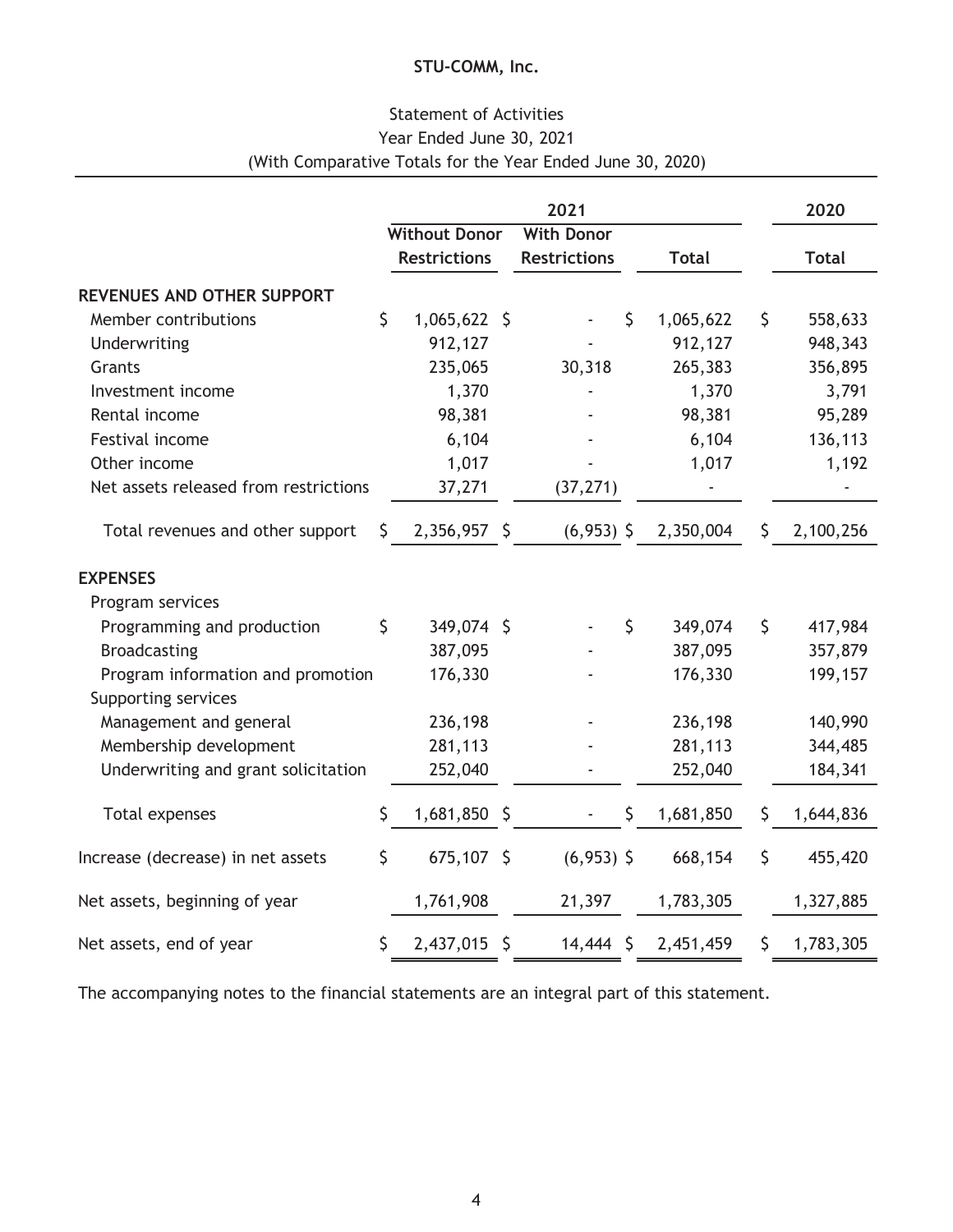STU-COMM, Inc. **STU-COMM, Inc.**

# Statement of Functional Expenses<br>Year Ended June 30, 2021<br>(With Comparative Totals for the Year Ended June 30, 2020) (With Comparative Totals for the Year Ended June 30, 2020) Statement of Functional Expenses Year Ended June 30, 2021

|   |                              |    |              |                     |              |              | 2021       |                     |                           |              |              | 2020          |  |
|---|------------------------------|----|--------------|---------------------|--------------|--------------|------------|---------------------|---------------------------|--------------|--------------|---------------|--|
|   |                              |    |              | Program Servi       | <b>GS</b>    |              |            | Supporting Services |                           |              |              |               |  |
|   |                              |    |              |                     | Program      |              |            |                     |                           |              |              |               |  |
|   |                              |    | Programming  |                     | Information  | Total        | Management |                     | Underwriting              | <b>Total</b> |              |               |  |
|   |                              |    | and          |                     | and          | Program      | and        | Membership          | and Grant                 | Supporting   |              |               |  |
|   |                              |    | Production   | <b>Broadcasting</b> | Promotion    | Services     | General    | Development         | Solicitation              | Services     | <b>Total</b> | <b>Total</b>  |  |
|   | Salaries and wages           | S  | Ş<br>142,434 | S<br>88,808         | \$<br>81,018 | 312,260      | 103,842    | S<br>00,136<br>S    | S<br>146,856              | S<br>350,834 | 663,094      | 483,556<br>\$ |  |
|   | <b>Benefits</b>              |    | 25,775       | 15,036              | 12,888       | 53,699       | 18,258     | 15,036              | 20,406                    | 53,700       | 107,399      | 104,571       |  |
|   | Payroll taxes                |    | 14,207       | 8,288               | 7,104        | 29,599       | 10,063     | 8,288               | 11,247                    | 29,598       | 59,197       | 51,329        |  |
|   | Depreciation expense         |    | 18,147       | 18,921              | 3,615        | 40,683       | 4,734      | 5,763               | 5,166                     | 15,663       | 56,346       | 53,182        |  |
|   | Professional fees            |    | 7,665        | 39,271              | 3,910        | 50,846       | 26,911     | 4,443               | 6,425                     | 37,779       | 88,625       | 61,771        |  |
| 5 | Dues and fees                |    | 13,677       | 8,019               | 6,978        | 28,674       | 9,635      | 7,929               | 11,465                    | 29,029       | 57,703       | 41,365        |  |
|   | Supplies                     |    | 6,210        | 3,641               | 3,168        | 13,019       | 4,424      | 3,600               | 5,205                     | 13,229       | 26,248       | 25,503        |  |
|   | Postage and shipping         |    | 5,755        | 3,374               | 2,936        | 12,065       | 4,100      | 3,337               | 4,824                     | 12,261       | 24,326       | 17,518        |  |
|   | Rent                         |    | 4,109        | 91,161              | 2,096        | 97,366       | 2,927      | 2,382               | 3,444                     | 8,753        | 106,119      | 103,514       |  |
|   | Utilities                    |    | 9,015        | 5,374               | 4,598        | 18,987       | 6,414      | 5,265               | 7,537                     | 19,216       | 38,203       | 33,734        |  |
|   | Occupancy                    |    | 4,407        | 4,883               | 2,224        | 11,514       | 2,913      | 3,546               | 3,178                     | 9,637        | 21,151       | 37,100        |  |
|   | Equipment                    |    | 13,349       | 13,349              |              | 26,698       |            |                     |                           |              | 26,698       | 19,858        |  |
|   | Travel and meals             |    | 6,553        | 3,842               | 3,343        | 13,738       | 4,668      | 3,799               | 5,493                     | 13,960       | 27,698       | 42,163        |  |
|   | <b>Bad debt</b>              |    | í            |                     |              |              |            | ,                   | 8,146                     | 8,146        | 8,146        | 3,734         |  |
|   | Insurance                    |    | 5,781        | 3,782               | 2,945        | 12,508       | 4,080      | 3,521               | 4,758                     | 12,359       | 24,867       | 26,955        |  |
|   | Interest expense             |    | 7,719        | 29,134              | 3,895        | 40,748       | 5,101      | 6,210               | 5,566                     | 16,877       | 57,625       | 57,370        |  |
|   | Promotional activities/goods |    |              |                     | 26,562       | 26,562       |            | 106,249             |                           | 106,249      | 132,811      | 144,305       |  |
|   | Special events expenses      |    | 866          | 508                 | 442          | 1,816        | 617        | 502                 | 726                       | 1,845        | 3,661        | 100,556       |  |
|   | Miscellaneous                |    | 14,230       | 18,343              | 973          | 33,546       | 1,359      | 1,107               | 1,598                     | 4,064        | 37,610       | 53,662        |  |
|   | Total expenses - WNRN        | 5  | S<br>299,899 | 355,734 \$          | S<br>168,695 | s<br>824,328 | 210,046    | S<br>281, 113<br>S  | $\mathfrak{o}$<br>252,040 | S<br>743,199 | 1,567,527    | 1,461,746     |  |
|   | Unrestricted - CPB           |    | 30,540       | 12,725              | 7,635        | 50,900       | 26,152     |                     |                           | 26,152       | 77,052       | 158,922       |  |
|   | Restricted - CPB             |    | 18,635       | 18,636              |              | 37,271       |            |                     |                           |              | 37,271       | 24,168        |  |
|   | Total expenses               | \$ | 349,074      | 387,095 \$          | 176,330      | 912,499      | 236,198    | 281,113<br>S        | S<br>252,040              | S<br>769,351 | 1,681,850    | 1,644,836     |  |
|   |                              |    |              |                     |              |              |            |                     |                           |              |              |               |  |

The accompanying notes to the financial statements are an integral part of this statement. The accompanying notes to the financial statements are an integral part of this statement.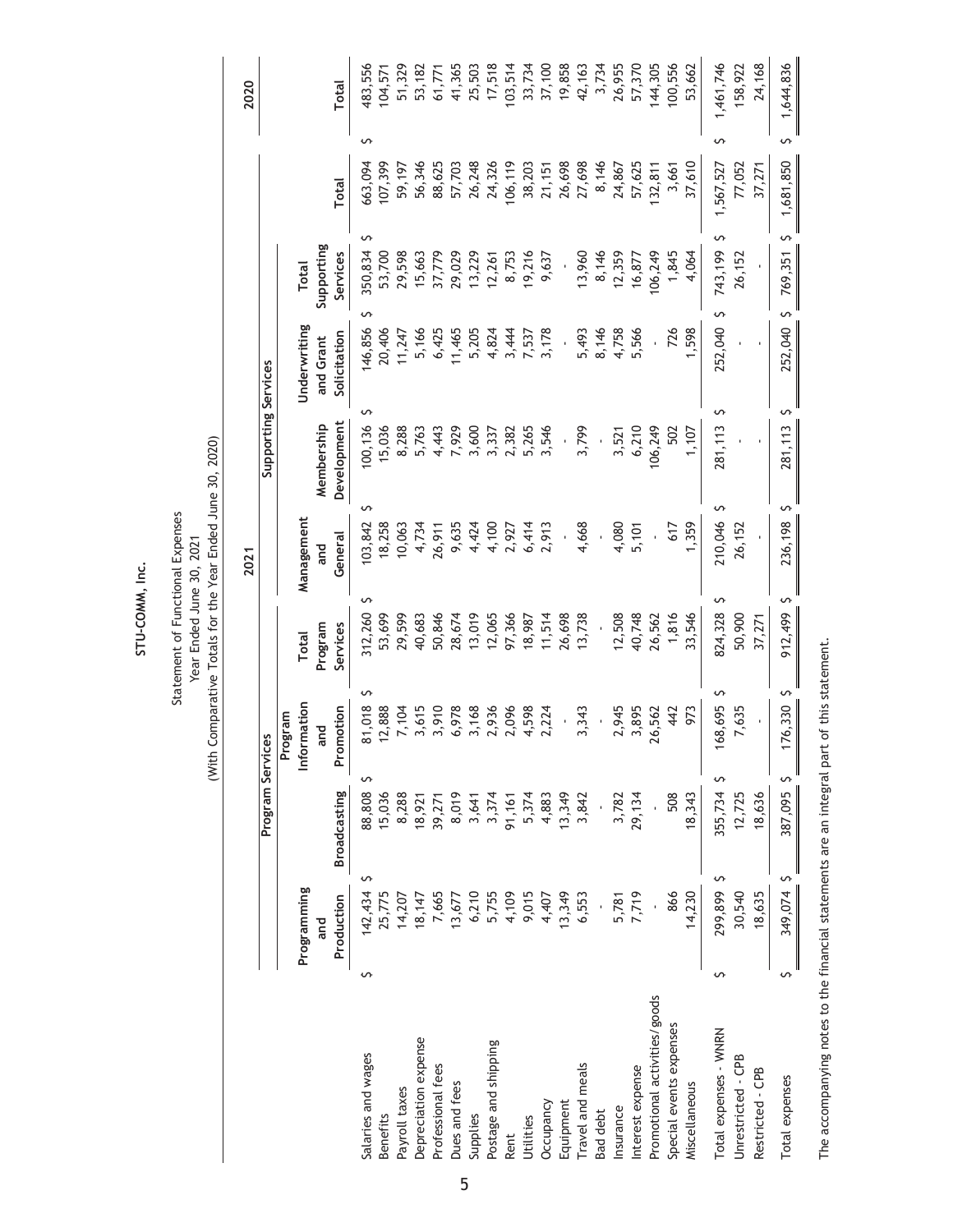# Statement of Cash Flows Year Ended June 30, 2021 (With Comparative Totals for the Year Ended June 30, 2020)

|                                                      |         | 2021       | 2020            |
|------------------------------------------------------|---------|------------|-----------------|
| <b>CASH FLOWS FROM OPERATING ACTIVITIES</b>          |         |            |                 |
| Change in net assets                                 | \$      | 668,154    | \$<br>455,420   |
| Adjustments to reconcile change in net assets        |         |            |                 |
| to net cash provided by (used for) operations:       |         |            |                 |
| Depreciation                                         |         | 56,346     | 53,182          |
| Donation of property and equipment                   |         | (434, 054) |                 |
| Investment income                                    |         | (1, 370)   | (3,791)         |
| Change in accounts receivable                        |         | 14,566     | (49, 657)       |
| Change in prepaid expenses                           |         | (10, 776)  | 10,353          |
| Change in accounts payable and accrued liabilities   |         | (3, 558)   | 24,460          |
| Change in deferred revenue                           |         |            | (2,924)         |
| Net cash provided by (used for) operating activities | Ś.      | 289,308    | \$<br>487,043   |
| <b>CASH FLOWS FROM INVESTING ACTIVITIES</b>          |         |            |                 |
| Purchase of property and equipment                   | \$      | (210, 828) | \$<br>(17, 636) |
| Disbursed from investments                           |         | 161,370    | 57,816          |
| Net cash provided by (used for) investing activities | \$      | (49, 458)  | \$<br>40,180    |
| <b>CASH FLOWS FROM FINANCING ACTIVITIES</b>          |         |            |                 |
| Proceeds from loans payable                          | $\zeta$ | 250,000    | \$              |
| Retirement of loans payable                          |         | (112, 333) | (80, 756)       |
| Net cash provided by (used for) financing activities | \$      | 137,667    | \$<br>(80, 756) |
| NET INCREASE (DECREASE) IN CASH AND CASH EQUIVALENTS | \$      | 377,517    | \$<br>446,467   |
| CASH AND CASH EQUIVALENTS AT BEGINNING OF YEAR       |         | 529,487    | 83,020          |
| CASH AND CASH EQUIVALENTS AT END OF YEAR             | \$      | 907,004    | \$<br>529,487   |
| SUPPLEMENTAL DISCLOSURE OF CASH FLOW INFORMATION     |         |            |                 |
| Cash paid during the year for interest               | \$      | 57,625     | \$<br>57,370    |

The accompanying notes to the financial statements are an integral part of this statement.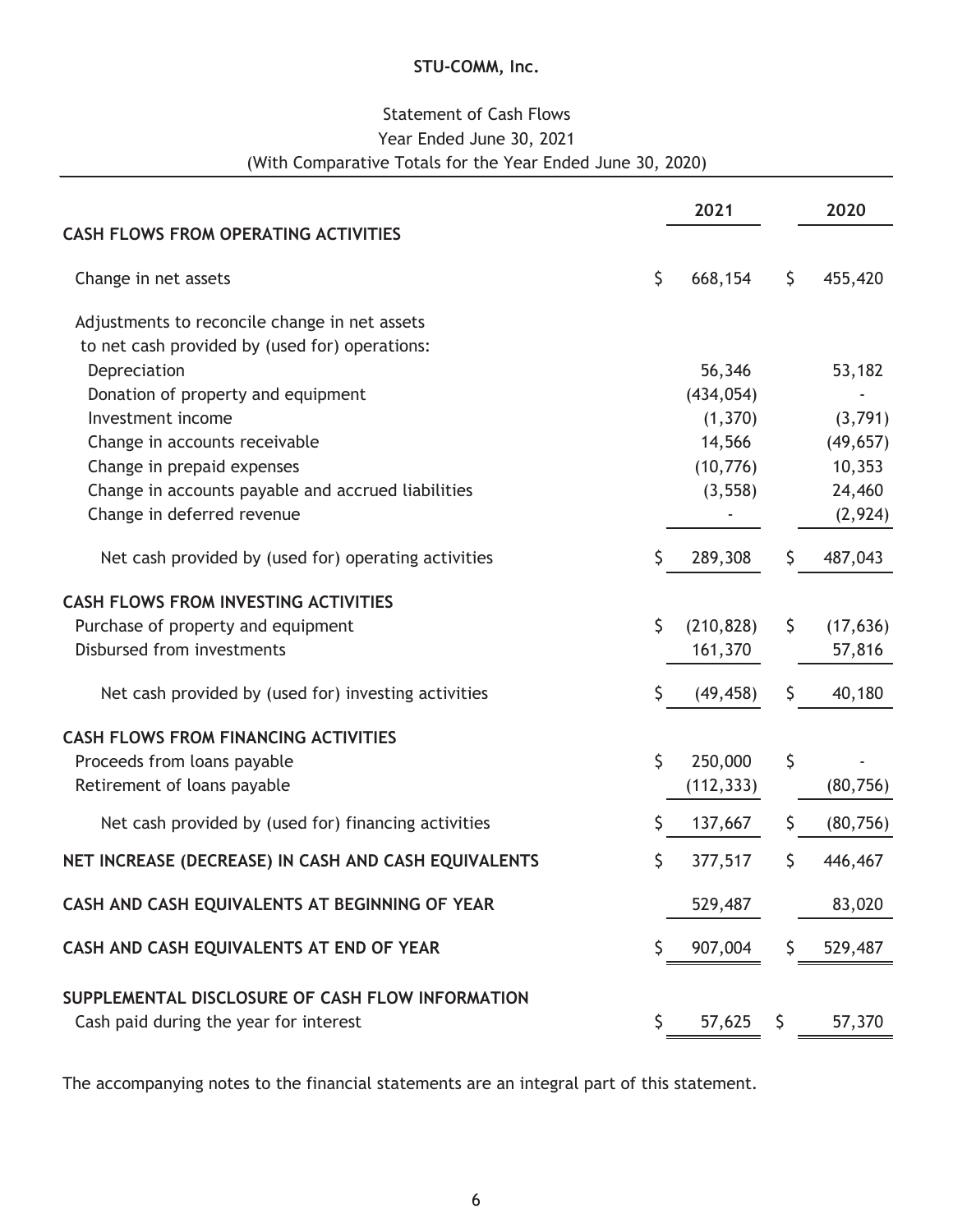# **STU-COMM, INC.**

#### **NOTE 1 – NATURE OF ACTIVITIES:**

STU-COMM, Inc. (the "Organization"), which was incorporated in Virginia in 1993, was established with the purpose of building a non-commercial FM radio station for the Charlottesville-Albemarle area. The station came to the airwaves in August 1996 as WNRN. WNRN offers a community service-oriented, curated music discovery to educated, active, and generous listeners from 21 counties in central Virginia and the Shenandoah Valley. The Organization is supported primarily through donations from listeners and by business underwriting.

# **NOTE 2 – SUMMARY OF SIGNIFICANT ACCOUNTING POLICIES:**

#### Basis of Accounting:

The accompanying financial statements have been prepared on the accrual basis of accounting in accordance with generally accepted accounting principles.

#### Financial Statement Presentation:

The Organization is required to report information regarding its financial position and activities according to two classes of net assets based on the existence or absence of donor-imposed restrictions as follows:

Without donor restrictions: Net assets that are not subject to donor-imposed stipulations. At June 30, 2021, the Organization had \$2,437,015 in net assets without donor restrictions.

With donor restrictions: Net assets subject to donor-imposed stipulations that may or will be met by actions of the Organization and/or the passage of time. When a restriction expires, net assets with donor restrictions are reclassified to net assets without donor restrictions and reported in the statement of activities as net assets released from restrictions. At June 30, 2021, the Organization had \$14,444 of net assets with donor restrictions. These net assets are all restricted for the purpose of national program production and acquisition.

#### Contributions:

Contributions received are recorded as with or without donor restrictions depending on the existence and/or nature of any donor restrictions. The Organization reports gifts of cash and other assets as with donor restrictions if they are received with donor stipulations that limit the use of the donated assets.

#### Cash and Cash Equivalents:

Cash and cash equivalents include all cash on hand, cash in banks, and highly liquid investments with original maturities of less than three months.

#### Investments:

The Organization records investments in marketable securities with readily determinable fair values and all investments in debt securities are reported at their fair market values in the statement of financial position. Realized and unrealized gains and losses, interest, and dividends are included in the change in unrestricted net assets unless the income is restricted by donor or law. Interest is accrued when earned. Dividends are recorded when received.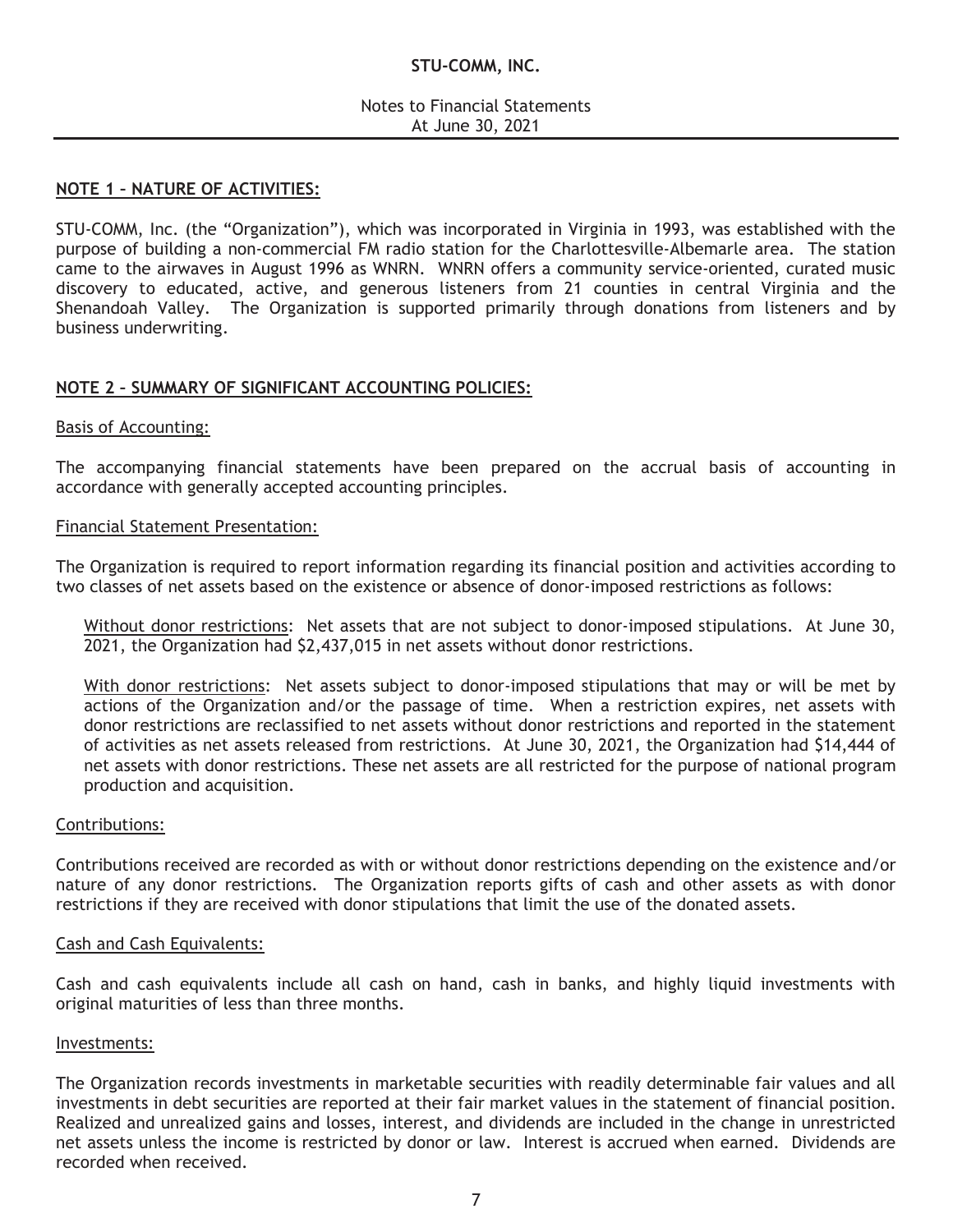# **NOTE 2 – SUMMARY OF SIGNIFICANT ACCOUNTING POLICIES: (CONTINUED)**

#### Receivables:

Management believes, based on the history of collections, that substantially all receivables will be collected. Therefore, no allowance for uncollectible accounts has been recorded.

#### Property and Equipment:

The Organization capitalizes all property and equipment acquisitions in excess of \$500. Purchased property and equipment is capitalized at cost. Donations of property and equipment are recorded as support at their estimated fair value at the date of donation. Such donations are reported as unrestricted unless the donor has restricted the donated asset to a specific purpose. Property and equipment are depreciated using the straight-line method over their estimated useful lives. Estimated useful lives range from 3 to 40 years. Depreciation expense for the year ended June 30, 2021 was \$56,346.

The Organization has capitalized a broadcast license. The costs include the purchase of an existing station with rights to a signal and related legal fees and other expenses necessary to broadcast using that signal. As the Organization will have the right to renew this license in perpetuity, and the license renewal process will require minimal cost and effort, it has determined this asset has an indefinite useful life and should not be amortized.

#### Contributed Services:

The value of contributed services meeting the requirements for recognition in the financial statements was not material to the financial statements taken as a whole. Accordingly, such amounts have not been recorded.

# Non-Cash Underwriting:

While most of the Organization's underwriters pay in cash, the Organization enters into some agreements to receive goods and services instead of cash. The revenue is included as underwriting on the statement of activities, and the goods and services received are allocated to the relevant expense and function on the statement of functional expenses. When the Organization fulfills its side of the agreement before the goods and services are received, it records accounts receivable. During the year ended June 30, 2021, the Organization recognized revenues of \$115,055 and expenses of \$112,232 related to these agreements. At June 30, 2021, the Organization had \$82,448 of accounts receivable which, according to these agreements, would be satisfied with goods and services rather than cash.

#### Functional Allocation of Expenses:

The costs of providing the services have been summarized on a functional basis in the statement of activities. Certain costs have been allocated between program services, management and general, and fundraising. Some expenses, such as licenses, engineering, tower rent, and promotional activities/goods are allocated to specific programs and supporting services. The rest of the expenses are allocated based on staff time.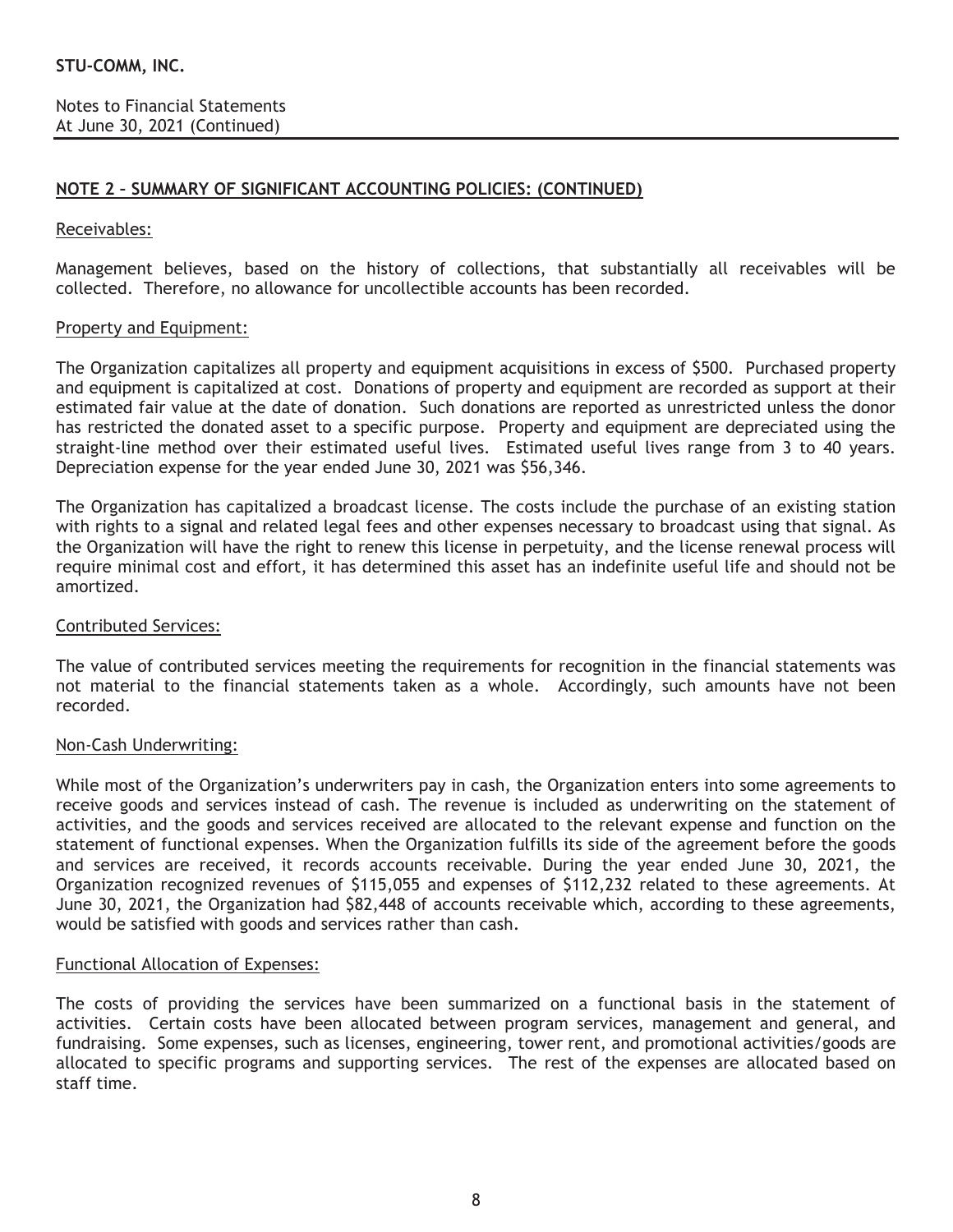# **NOTE 2 – SUMMARY OF SIGNIFICANT ACCOUNTING POLICIES: (CONTINUED)**

#### Income Taxes:

The Organization has received a tax determination letter from the Internal Revenue Service and is exempt from federal and Virginia income taxes under Section 501(c)(3) of the Internal Revenue Code and related sections of the Virginia code.

#### Use of Estimates:

The preparation of financial statements in conformity with accounting principles generally accepted in the United States of America requires management to make estimates and assumptions that affect the reported amounts of assets and liabilities and disclosure of contingent assets and liabilities at the date of the financial statements and the reported amounts of revenues and expenses during the reporting period. Actual results could differ from those estimates.

# **NOTE 3 – CONCENTRATION OF CREDIT RISK:**

The Organization maintains cash balances that may exceed federally insured limits. The Organization does not believe that this practice results in any significant credit risk. At June 30, 2021, the uninsured balance was \$215,270.

# **NOTE 4 – OPERATING LEASES:**

The Organization has entered into agreements to lease office space translator sites for a five-year period. Rent expense for the period ended June 30, 2021 was \$106,119. Minimum future lease payments under these operating leases are as follows:

| <b>Year Ending</b> |                |         |  |  |
|--------------------|----------------|---------|--|--|
| June 30,           | <b>Amounts</b> |         |  |  |
| 2022               | \$             | 62,229  |  |  |
| 2023               |                | 45,232  |  |  |
| 2024               |                | 20,640  |  |  |
| 2025               |                | 18,444  |  |  |
| 2026               |                | 15,782  |  |  |
| <b>Total</b>       | S              | 162,327 |  |  |

The Organization has one office lease for which it receives space in exchange for underwriting services. This is not reflected in the minimum future lease payments because no payment will be required.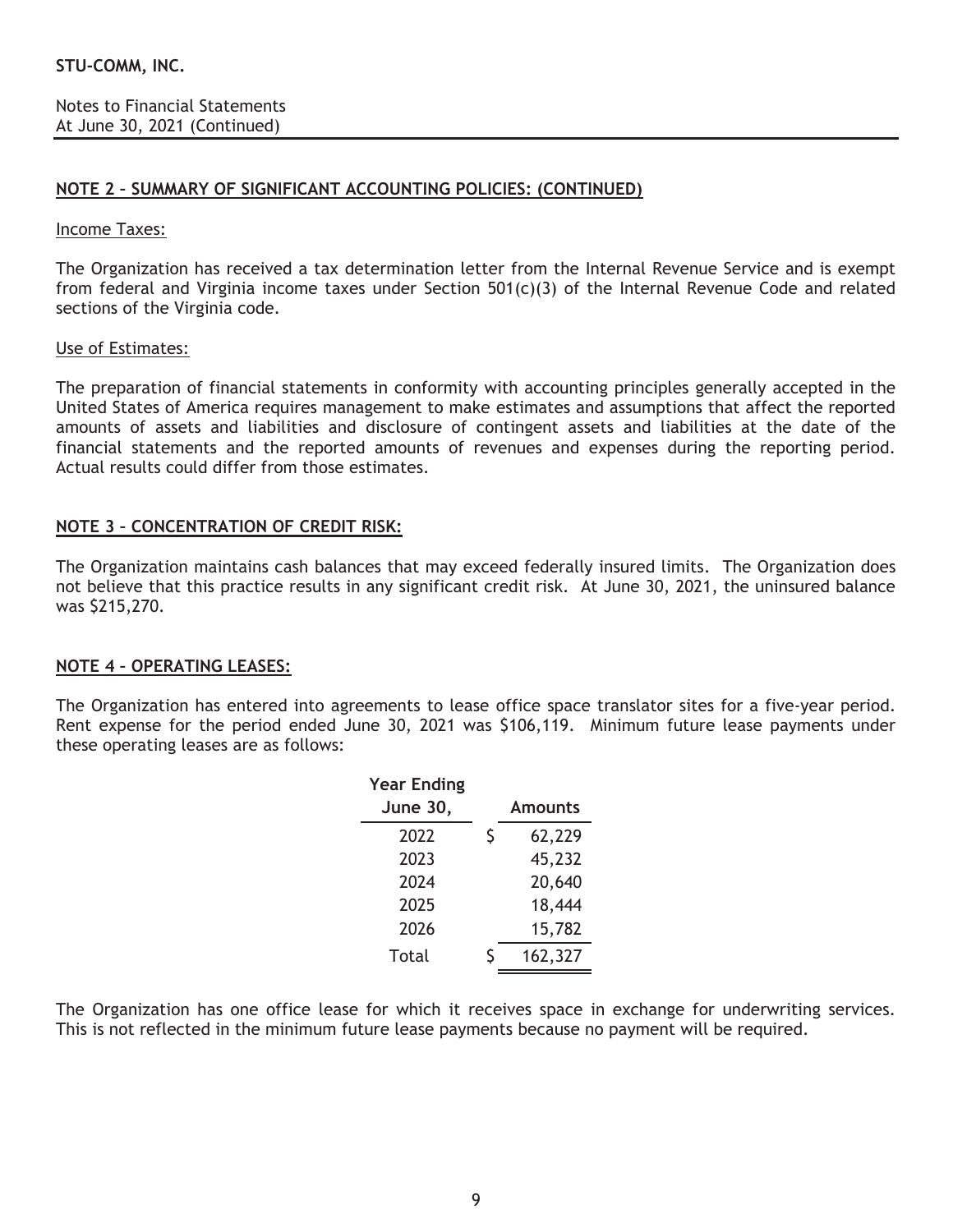# **NOTE 5 – LONG-TERM OBLIGATIONS:**

Changes in Long-term Obligations:

| Balance at July 1, 2020              | S            | 1,047,888             |
|--------------------------------------|--------------|-----------------------|
| Add: Issuance<br>Deduct: Retirements |              | 250,000<br>(112, 333) |
| Balance at June 30, 2021             | <sub>S</sub> | 1,185,555             |

#### Details of Long-term Obligations:

The Organization has a mortgage payable incurred for the purchase of 2250 Old Ivy Road and two term loans payable, the first incurred for the purchase of a radio station in Richmond and the second for the construction of a tower in Richmond. Details of the loans payable are:

| \$1,200,000 mortgage payable to Virginia National Bank, payable in monthly<br>installments of \$7,318, which includes principal and 3.5% interest, secured by a<br>Deed of Trust on property located at 2250 Ivy Road. | 602,104   |
|------------------------------------------------------------------------------------------------------------------------------------------------------------------------------------------------------------------------|-----------|
| \$450,000 term loan payable to Virginia National Bank, payable in monthly<br>installments of \$3,376, which includes principal and 4.15% interest, secured by<br>a Deed of Trust on property located at 2250 Ivy Road. | 360,439   |
| \$250,000 term loan payable to Truist Bank, payable in monthly installments of<br>\$4,548, which includes principal and 3.45% interest, secured by checking and<br>money market accounts.                              | 223,012   |
|                                                                                                                                                                                                                        | 1,185,555 |

# Annual Maturities of Long-term Obligations:

| <b>Year Ending</b> | <b>Mortgage Payable</b> |   |                 |    | <b>Term Loans Payable</b> |   |          |
|--------------------|-------------------------|---|-----------------|----|---------------------------|---|----------|
| <b>June 30,</b>    | Principal               |   | <b>Interest</b> |    | Principal                 |   | Interest |
| 2022               | 68,359                  | S | 19,457          | S  | 73,686                    | S | 21,400   |
| 2023               | 70,791                  |   | 17,025          |    | 76,459                    |   | 18,627   |
| 2024               | 73,308                  |   | 14,508          |    | 79,305                    |   | 15,781   |
| 2025               | 75,916                  |   | 11,900          |    | 331,526                   |   | 3,681    |
| 2026               | 78,616                  |   | 9,200           |    | 22,475                    |   | 190      |
| 2027               | 81,412                  |   | 6,404           |    | ۰                         |   |          |
| 2028               | 84,308                  |   | 3,508           |    |                           |   |          |
| 2029               | 69,394                  |   | 680             |    |                           |   |          |
|                    | 602,104                 | S | 82,682          | \$ | 583,451                   | Ś | 59,679   |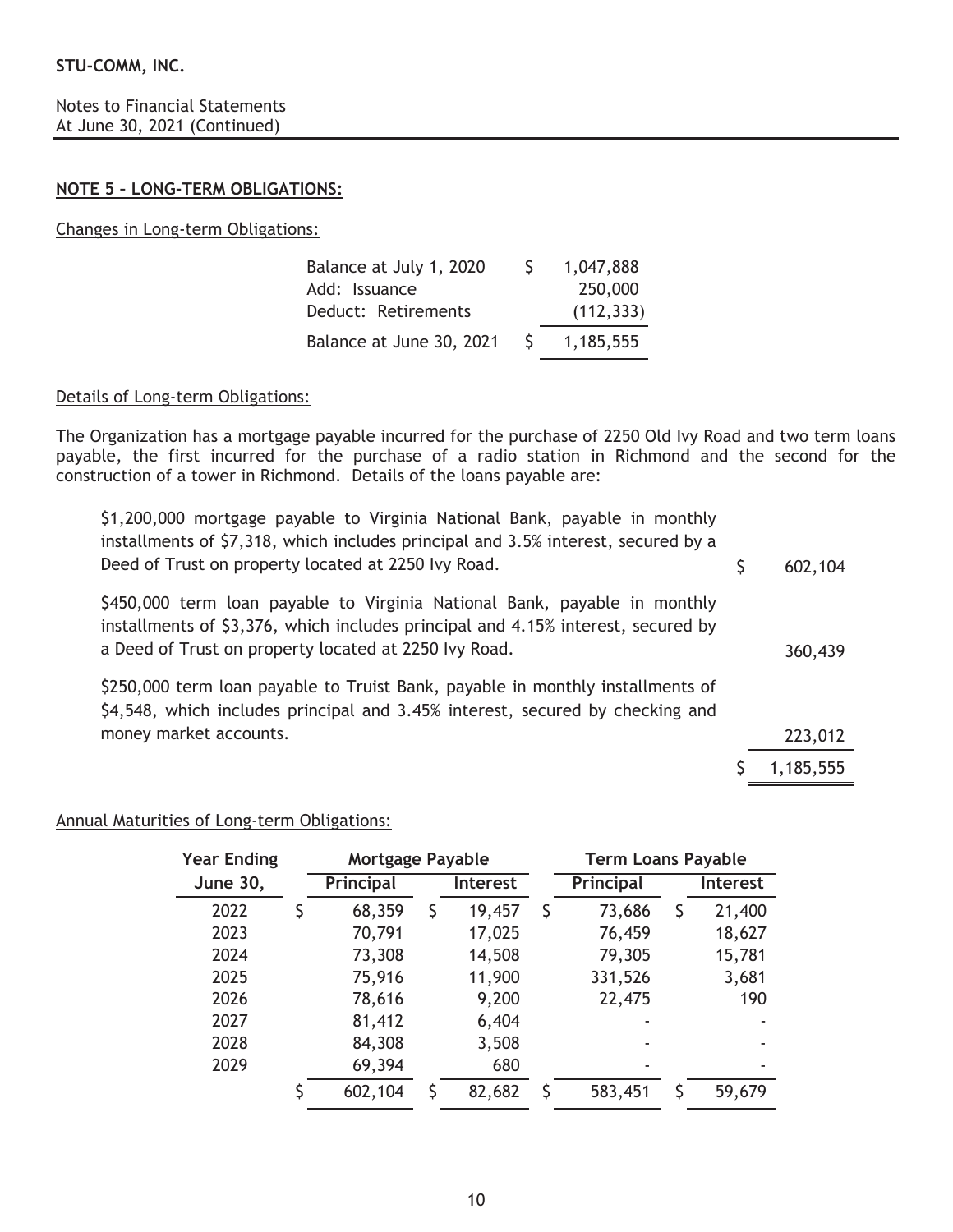#### **NOTE 6 – PAYCHECK PROTECTION PROGRAM:**

On March 27, 2020 the CARES Act provided funding for small businesses through the Paycheck Protection Program (PPP) to ensure that small businesses would be able to keep workers on payroll and continue operations. PPP offered qualifying businesses a two-year loan, with interest of 1% and all principal to be repaid when the loan is due. According to the provisions of the CARES Act, the PPP loan will be forgiven if the recipient uses the proceeds in accordance PPP loan guidelines.

On April 29, 2020 the Organization received a PPP loan of \$125,200. As it was determined that the requirements for loan forgiveness were substantially met by June 30, 2020, the full amount was considered to be grant revenue in the fiscal year ended June 30, 2020. The Organization applied for loan forgiveness on August 25, 2020 and was notified of full forgiveness on November 13, 2020.

# **NOTE 7 î LIQUIDITY AND AVAILABILITY OF RESOURCES:**

The following table reflects financial assets available within one year for general expenditures as of June 30, 2021. Financial assets are considered unavailable when illiquid or not convertible to cash within one year or because they are subject to donor restrictions.

| Financial assets:                                                             |    |           |
|-------------------------------------------------------------------------------|----|-----------|
| Cash and cash equivalents                                                     | S  | 907,004   |
| Accounts receivable                                                           |    | 140,621   |
| Total financial assets                                                        | \$ | 1,047,625 |
| Less financial assets unavailable for general<br>expenditure within one year: |    |           |
| Subject to donor restrictions                                                 | S  | 14,444    |
| Non-cash accounts receivable                                                  |    | 82,448    |
| Total unavailable financial assets                                            | Ś  | 96,892    |
| Financial assets available for general                                        |    |           |
| expenditure within one year                                                   | S  | 950,733   |

The Organization has a policy to maintain its financial assets so that they are available as its general expenditures and other obligations come due.